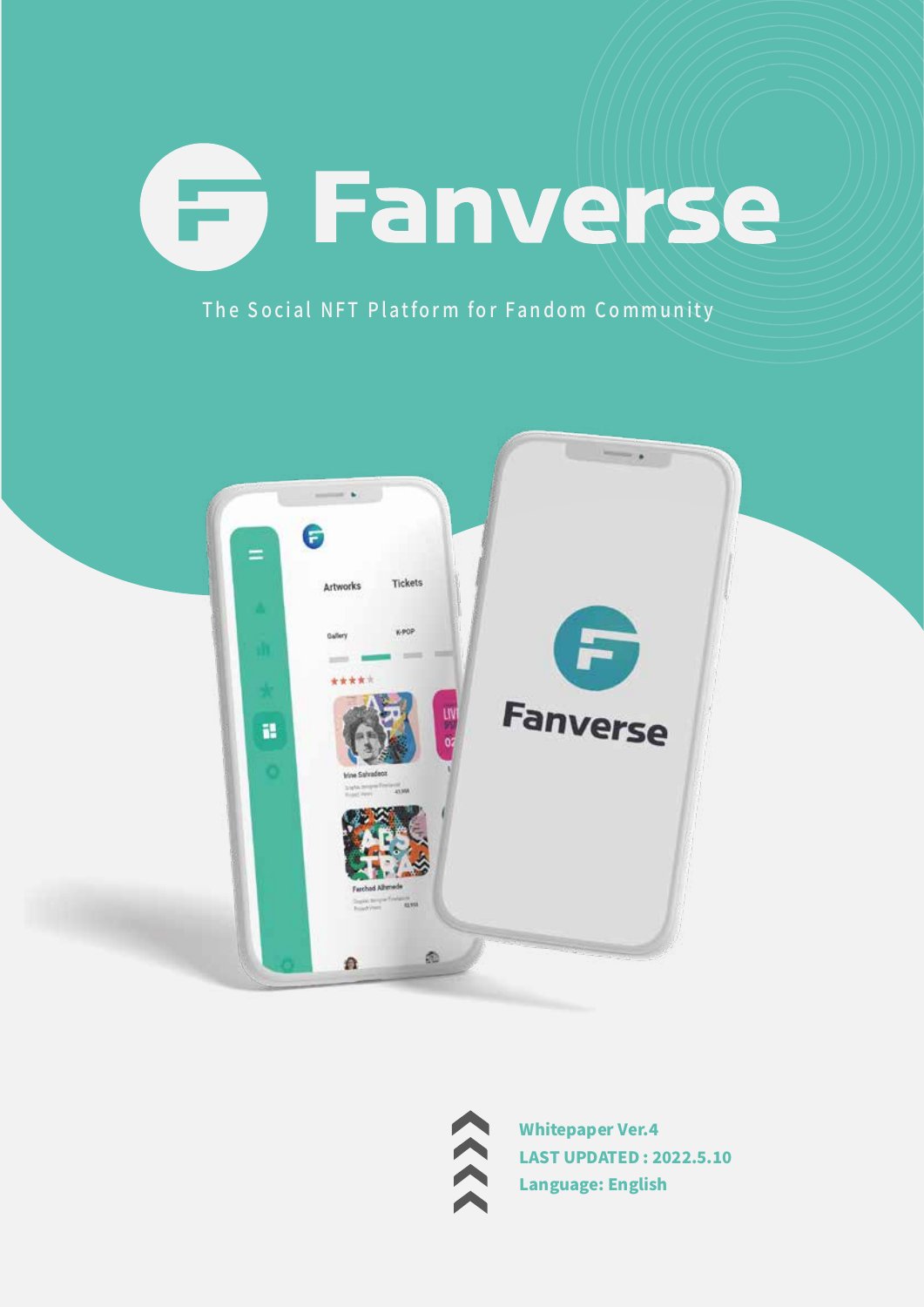

# **Overview**

The development of digital technology is driving a massive innovation in the entertainment industry. Contents within the entertainment industry have already been diversified in various types blended with the latest technologies such as Virtual Reality (VR), Augmented Reality (AR), and Artificial Intelligence (AI) that are transforming the conventional concept of contents into digitized assets dissolving the boundaries between regions and countries or between the reality and the virtual world.

NFT (Non-Fungible Token) refers to digitized assets that are storing unique identifiable information recorded on a Smart Contract in a form of a token that becomes non-fungible. The NFT market is now expanding at an unprecedented pace with the innovative concept of assetization of digital contents spearheading the change.

In order to facilitate scalability and interoperability of NFT ecosystem, Fanverse platform shall support various heterogeneous major Blockchain networks such as Ethereum (ETH), Tron Chain (Tron Protocol), OKEx Chain, Huobi Eco Chain (HECO), Conflux, Binance Smart Chain (BSC) and Polygon. Moreover, with the adoption of Cross-Chain solution boasting its unique interoperability, Fanverse marketplace shall be equipped with high liquidity and users.

Fanverse is a Social NFT Platform created for all the contents creators of the world and its unique fans sharing joy to the world.



 $\mathcal{L}$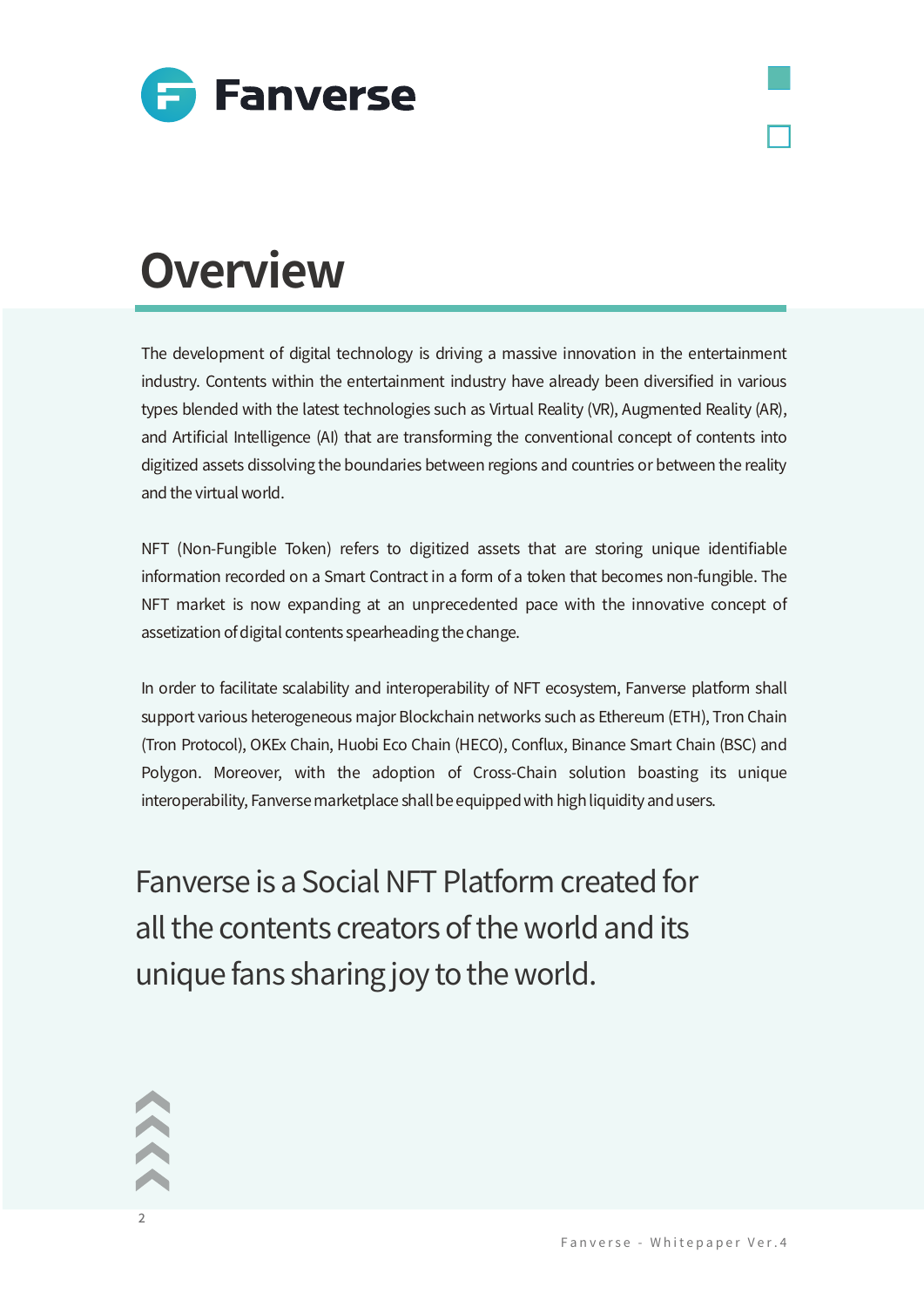

### **NFT**

### **�. NFT, from fungible to non-fungible**

NFT market has been expanding at an unprecedented pace over the last few years. Digital arts, music, video, and game are just a few of the contents that have been converted into digitized assets. This signals a start of a new wave in the conventional contents market.



### **�. NFT, Non-Fungible Token**

- Token with unique identifiable information stored on a Smart Contract
- Possessing unique and non-interchangeable value unit unlike Bitcoin (BTC) or Ethereum(ETH) that can be interchanged with each other carrying the same nominal value
- Peggable with digitized assets proving the existence and ownership of pegged physical assets

| <b>Fungible Token</b>                                                                                                |
|----------------------------------------------------------------------------------------------------------------------|
| Interchangeable<br>Same type of tokens can be interchanged                                                           |
| Identical<br>Same type of tokens shares the same properties.                                                         |
| Divisible<br>Tokens can be divided into smaller decimal value                                                        |
| Convenience<br>Convenient in dividing and exchanging                                                                 |
| ERC-20/TRC-20/HRC-20<br>Above are examples of Blockchain network that supports<br>conventional Blockchain protocols. |
|                                                                                                                      |

#### **[ Non-Fungible Token VS Fungible Token ]**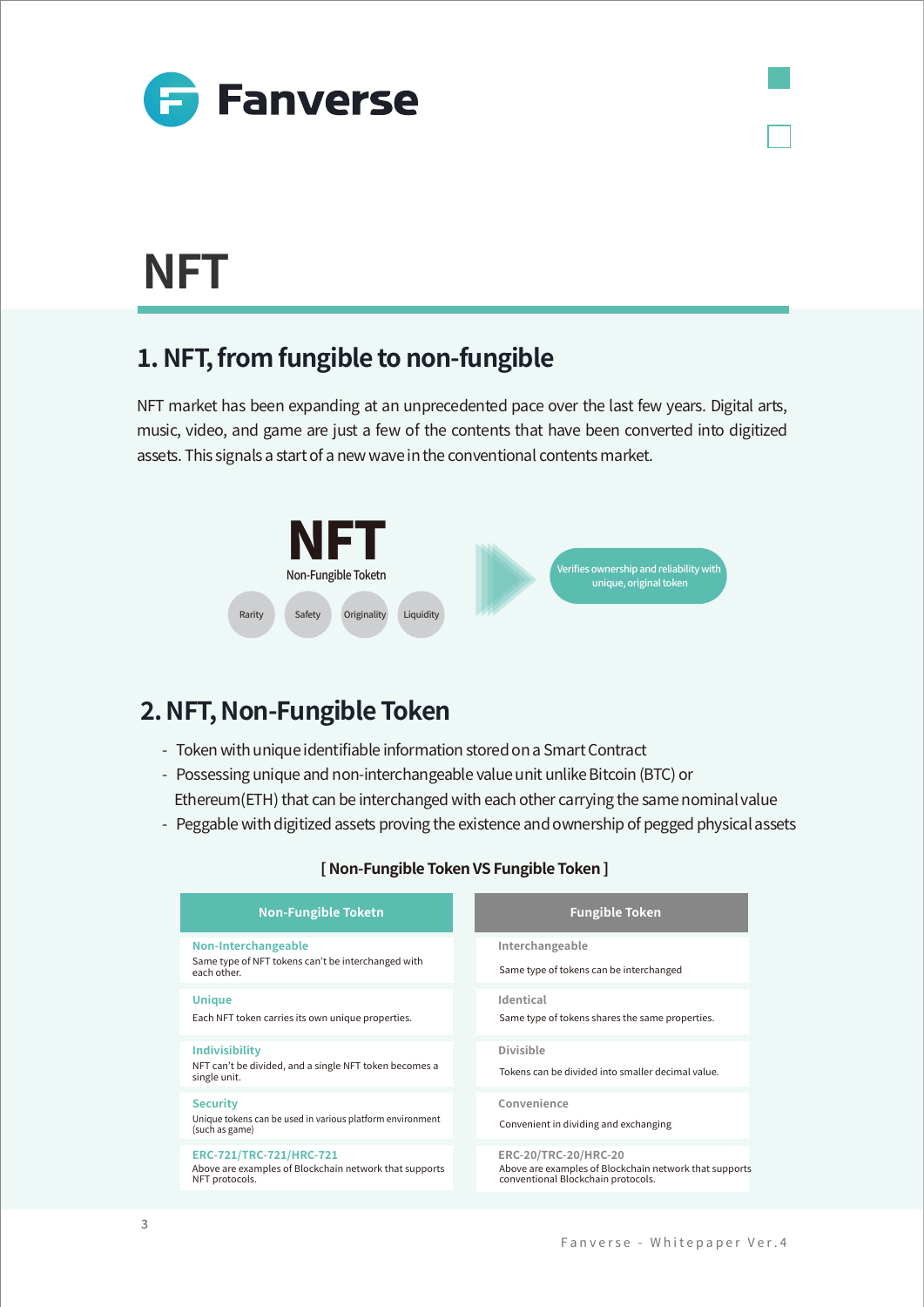

### **NFT**

### **�. The Value of NFT**

NFT is a highly reliable blockchain protocol that can be pegged with digital contents asset to verify the originality of the contents asset and significantly reducing the time and resources in its process.

When using the NFT technology, any user can efficiently track down the creation (issue) of the digital contents, transfer of ownership, and changes in the market value. All the data than are automatically recorded on the Blockchain network that prevents data forging which further increases the value of the digital contents itself.

NFT also supports peer-to-peer (P2P) transactions that do not require any intermediary agency that would further boost the overall market liquidity among contents users, while protecting the rights of the original creator even in the secondary market creating much more convenient and efficient yet fairer contents market ecosystem.

### **�. The Growth of NFT Market**

According to a market report from a NFT market data analysis platform, <the nonfungible.com>, the annual transaction volume of NFT assets has skyrocketed from 40 million USD in 2018 to 338 million USD in 2020 recording more than an eight-fold growth in the overall market size in just last 2 years. Now in 2021, the figure has already surpassed 1 billion USD in this year alone, and the figure is still jumping at an unstoppable pace. However, despite such remarkable growth of NFT market, when comparing with Digital Asset (Cryptocurrency asset) and Decentralized Finance (Defi) markets, the NFT market is still seen as an early stage with an extreme growth potential within.

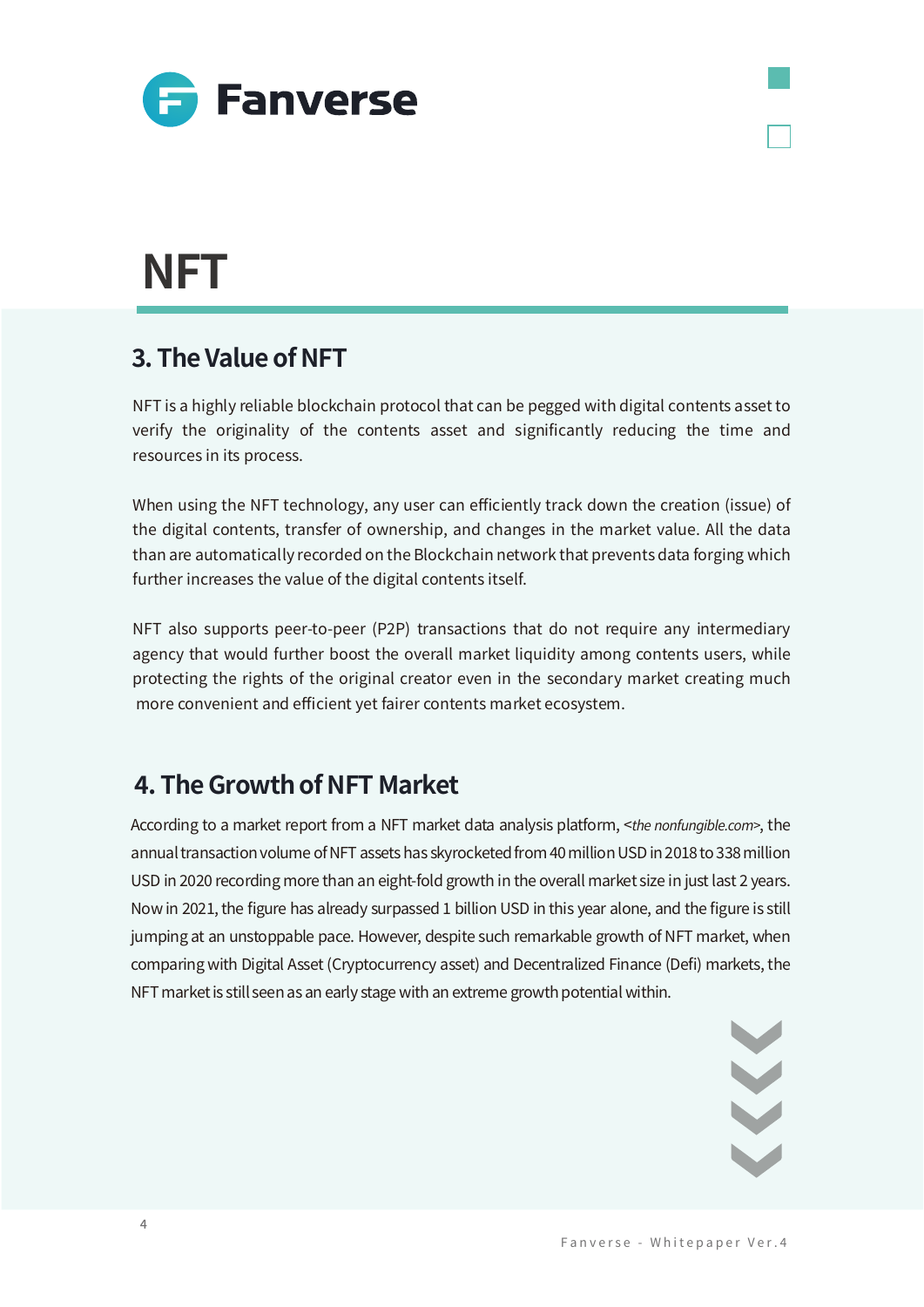

### NFT



Even today, the NFT ecosystem is rapidly expanding on the pillars of transparency and reliability not just on the assetization of digital assets but to the realms of Metaverse, Virtual Reality, Game, and multi digital universe and beyond.

### $5.$  NFT + DeFi + DAO

The core essences of modern day Blockchain ecosystem are the Decentralized Finance (DeFi) and Decentralized Autonomous Organization (DAO). When blending the NFT with Defi and DAO, there shall be innovative additional value creation to the NFT platform.

- Operating the community based on the DAO Governance shall create a decision-making system among the token holders leading to a participant-driven fair and transparent NFT ecosystem.
- · DeFi system will boost the overall platform liquidity and increased token utility will further entice user attraction onto the platform.

Therefore, the unique blend of NFT with DeFi and DAO system will create an NFT platform that is community-centered, gradually turning into a self-sustainable ecosystem-driven platform.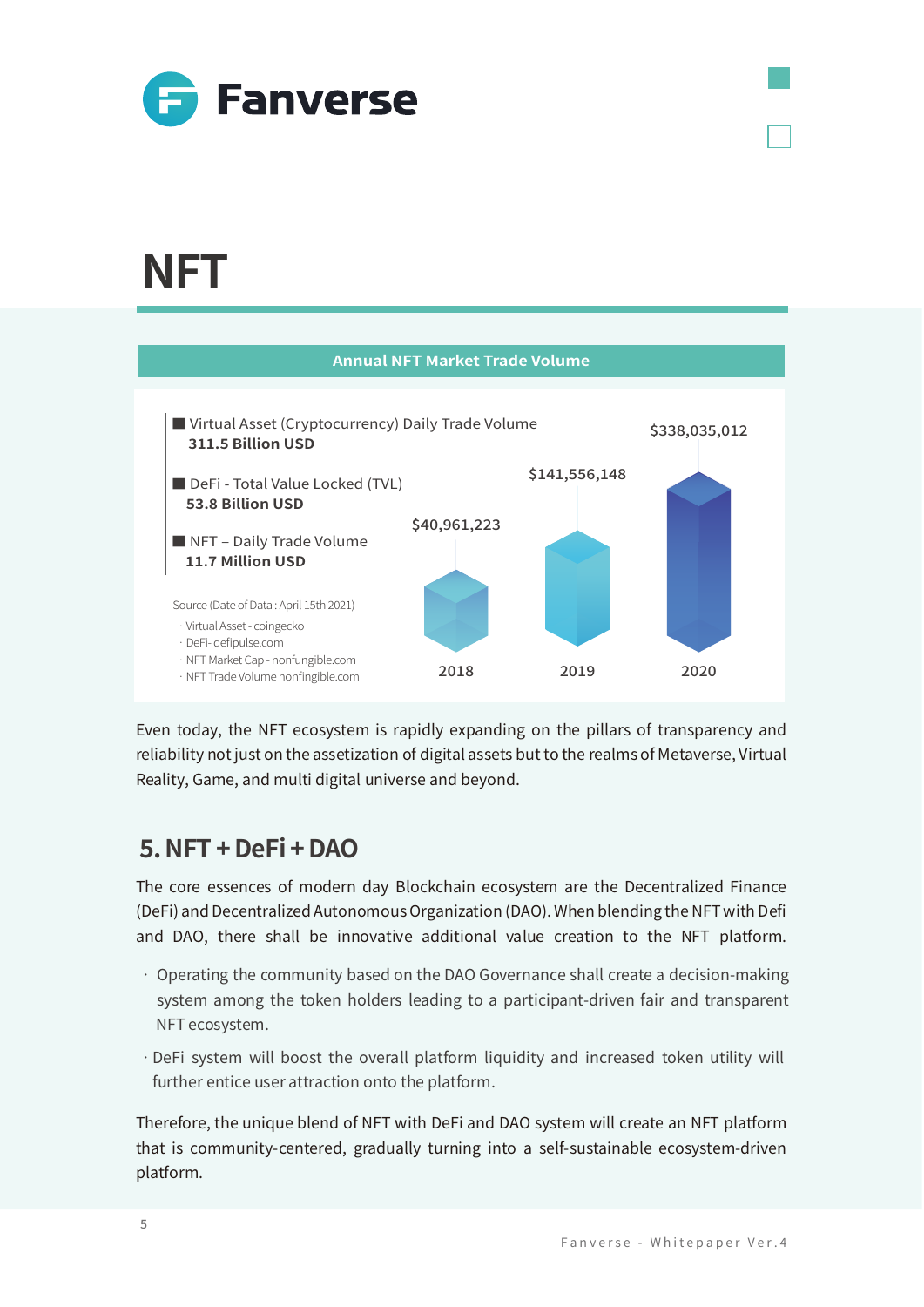

# **Introducing the Fanverse**

### **The Social NFT Platform for Fandom Community**

Fanverse is a Social NFT Platform exclusively designed for various contents creators and its fandom communities supporting various types of NFT assets ranging from digital arts, fan/social tokens, games, donation charities, metaverse and all other forms of digital services and assets.

#### **Opportunities**

- Acceleration of Digital Assetization of music, arts, games, and all other types of contents
- Expansion of Digital Currency Ecosystem such as Bitcoin, Ethereum, and Central Bank Digital Currency (CBDC)
- Rapid Growth of Digital Ecosystem spearheaded by the MZ Generation such as Metaverse

| # Social Platform | - Social Platform with strong focus on the communication<br>between the content creator and its fandom community<br>- Creation of fandom community using fan/social token system |  |  |  |
|-------------------|----------------------------------------------------------------------------------------------------------------------------------------------------------------------------------|--|--|--|
| # Multi-Chain     | - Expansion of ecosystem through support of various<br>heterogeneous major Blockchain networks<br>- Hassle-free token transfer through Cross-chain bridge function               |  |  |  |
| # DeFi + DAO      | - Various additional features from token burning, liquidity mining,<br>staking and many others<br>- Transparent and fair platform operation based on governance<br>voting        |  |  |  |
|                   |                                                                                                                                                                                  |  |  |  |

# **Fanverse**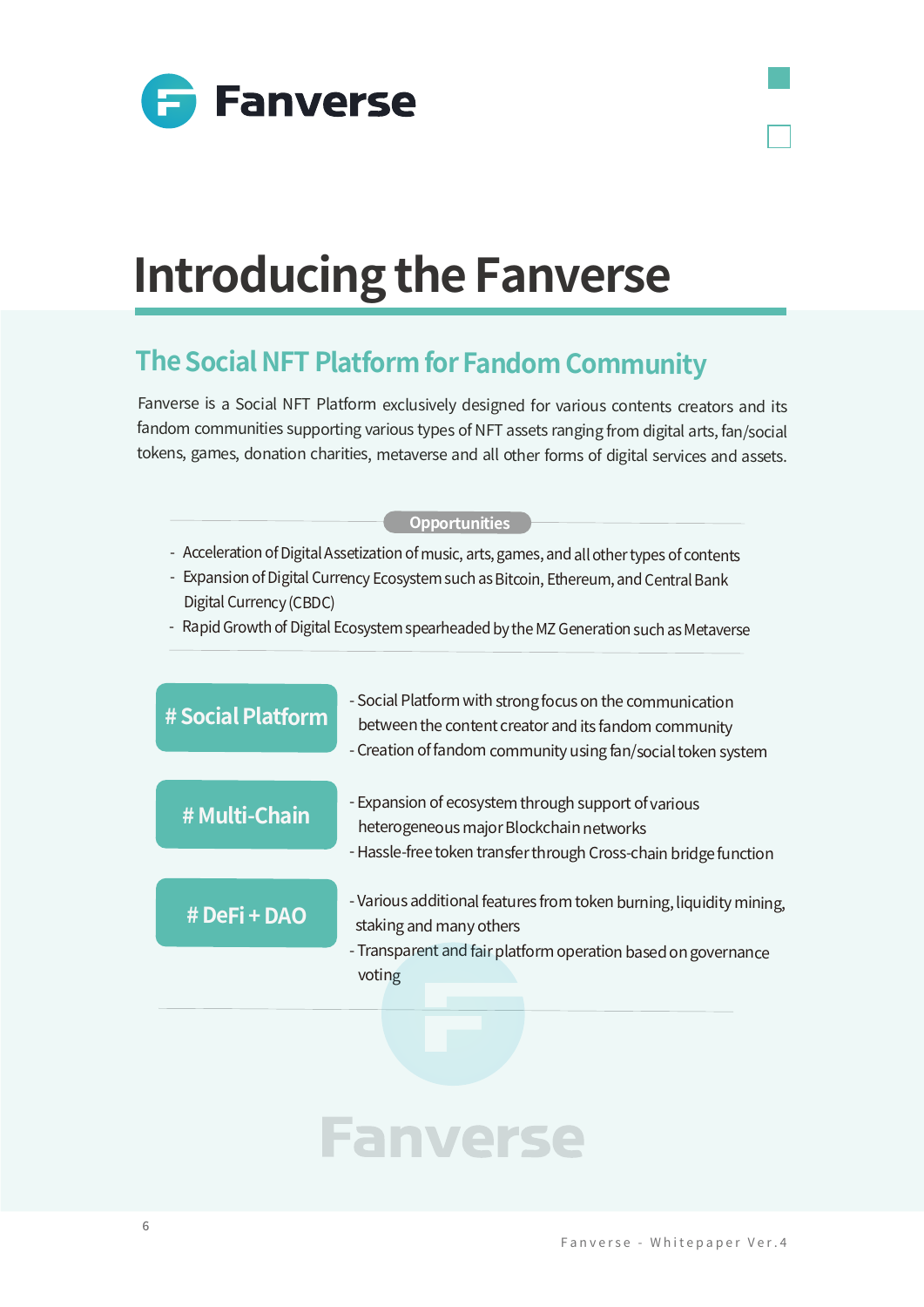

# **The Vision of Fanverse**

The word "entertainment" has been defined by Harold Vogel as ʻall sort of materials that drives or promotes a state of happiness' in his book titled the ʻEntertainment Industry Economics'. In other words, all types of play or contents including gaming or media productions that promote human emotion can be categorized as entertainment.

The industry of entertainment has evolved throughout the mankind, as advancement of technology has affected the value chain within the entertainment market altering the way contents are created, distributed, and consumed.

The development of letterpress printing technology by Johannes Gutenberg in 1455 has started the genre of printed publishing as one of the biggest categories of entertainment, and the filming technology by Thomas Edison has given birth to the era of movies, while the radio transmission technology by Guglielmo Marconi has spurred the radio-based medias and the television technology by Philo Farnsworth has created modern day era of entertainment industry.

The ambitious vision of Fanverse is to create the same changes in the value chain of modern-day entertainment using the NFT technology into the entertainment market. Fanverse is a social NFT platform that protects the copyrights of the original contents creators but also rewards the fandom community creating a virtuous cycle in expanding the overall market volume and the creative power in the entertainment industry.

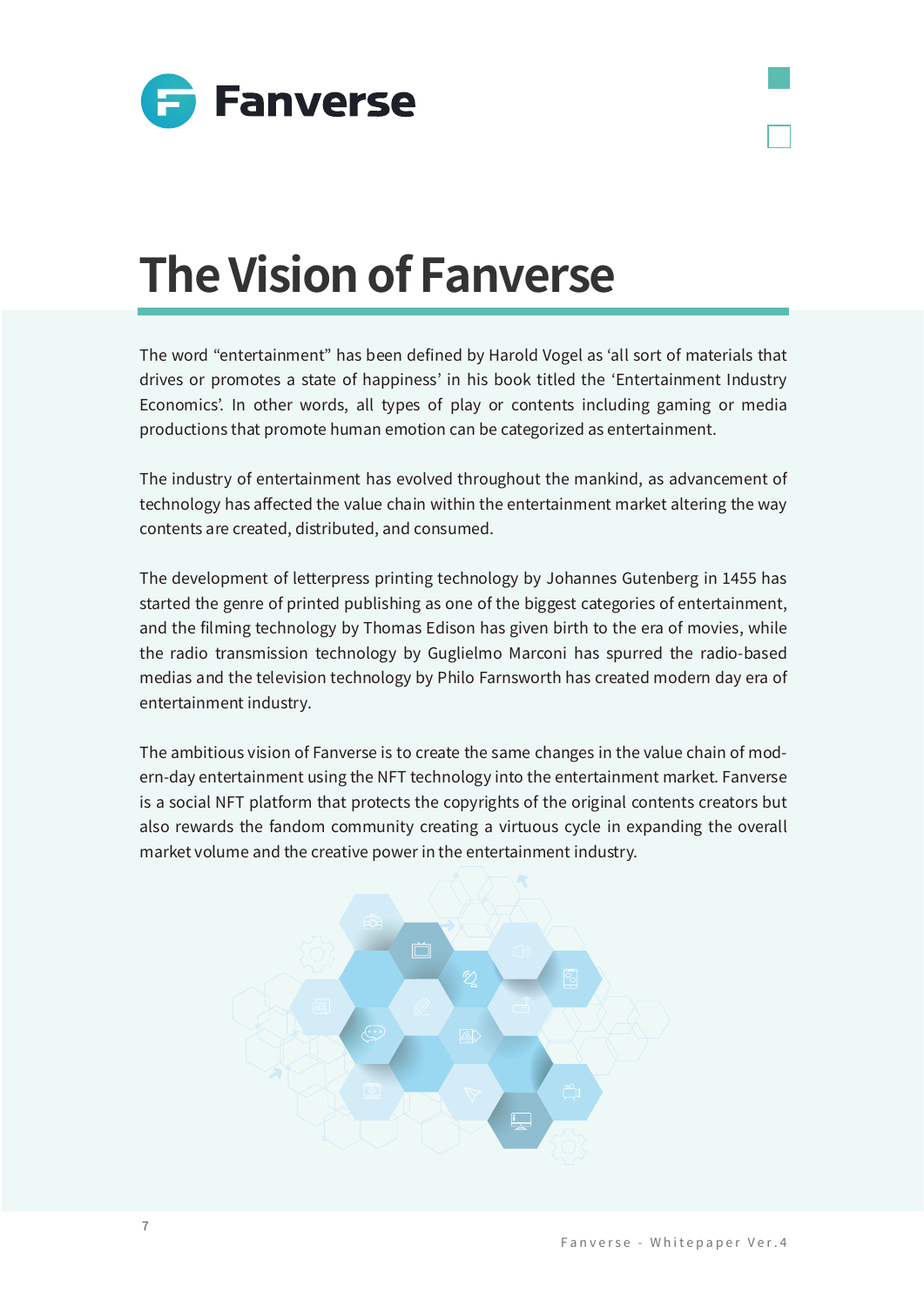

### **The Technology behind Fanverse**

| <b>Application Layer</b> | <b>NFT Market</b>     |            | NFT Exchage              |             | <b>NFT Defi</b>          | <b>NFT Donation</b> |                  | <b>Fan Voting</b> |
|--------------------------|-----------------------|------------|--------------------------|-------------|--------------------------|---------------------|------------------|-------------------|
| <b>Chain Layer</b>       | Cross-Chain Bridge    |            |                          |             |                          |                     |                  |                   |
|                          | Ethereum              | <b>BSC</b> | Klayth                   | <b>HECO</b> | Solana                   | Polygon             | <b>Tezos</b>     | etc               |
|                          |                       |            |                          |             |                          |                     |                  |                   |
| <b>Protocol Layer</b>    | <b>NFT</b><br>Minting |            | <b>DAO</b><br>Governance |             | Decentralized<br>Finance |                     | Token<br>Economy |                   |

### **�. Multi-Chain Network**

Fanverse supports various major Blockchain networks such as Ethereum (ETH), Binance Smart Chain (BSC), Klaytn, Huobi Eco Chain (HECO), Solana, Polygon and Tezos to further expand the NFT ecosystem and to contribute to interoperability in the Blockchain ecosystem.

Moreover, Fanverse aims to develop cross-chain bridge technology that also enables transfer of NFT asset between two heterogeneous Blockchain networks to contribute to much more advanced interoperation of Blockchain community.

### **�. Inter-Planetary File System (IPFS)**

All the history within the Fanverse on the platform from the minting history of NFT assets to its each transaction history are all recorded on the IPFS (Inter-Planetary File System) or a distributed storage system on Blockchain networks. In other words, the owner of an NFT asset shall be warranted forever for its due ownership of the asset.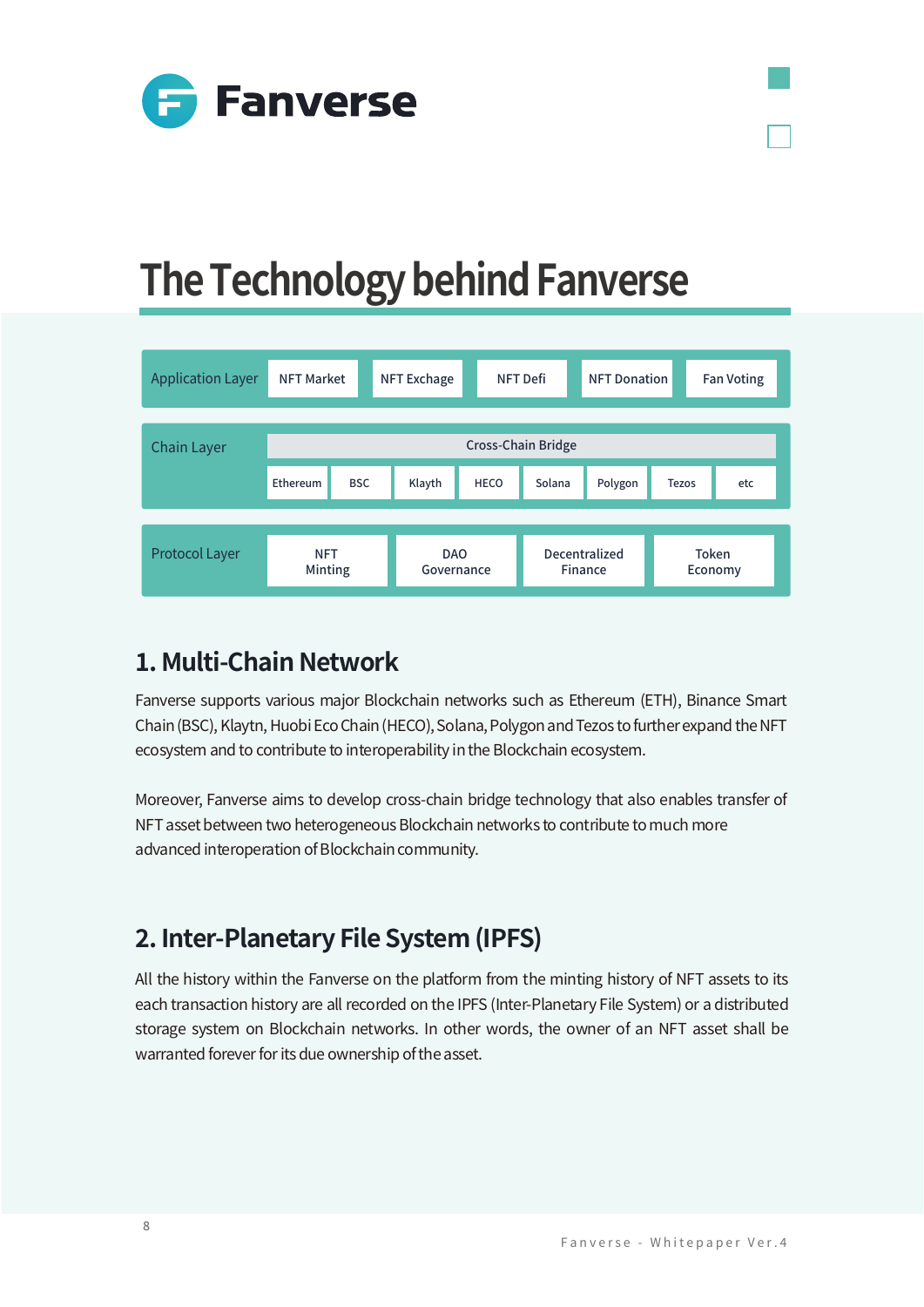

### **The Technology behind Fanverse**

#### **�.The DNA Tree**

Fanverse shall adopt DNA Tree system to warrant continuous profit generation for the original contents creator on the platform. The DNA Tree system shall be applied in the secondary distribution and production markets of the NFT contents. Example of its application shall be to distribute  $1~10\%$  portion of each traded volume of NFT contents in the secondary market to the original creator. Another example shall be in case a new content has been created through the blend or imitation of an original content, then such information will be hardwired in the NFT dataset in a DNA format, guaranteeing the distribution of a certain portion of contents profit being generated.



As depicted in the above <Picture-1> the Fanverse Platform records contents creation activities in the status information through a DNA Tree format.

For example, if Alice mints an NFT asset based on a certain content, the minted NFT shall be stored with initial status information as 0 (Zero) Generation. Thereafter, if Bob creates a new content based on Alice's NFT asset, Bob's newly minted NFT shall be the <1st Generation> NFT based on Alice's original content. Following this systematic structure, the DNA Tree system can be expanded further to <2nd> and <3rd Generation> NFTs. The essence of DNA Tree system is promoting creation and re-production of various contents but also at the same time preserving the historical and creative value of various contents.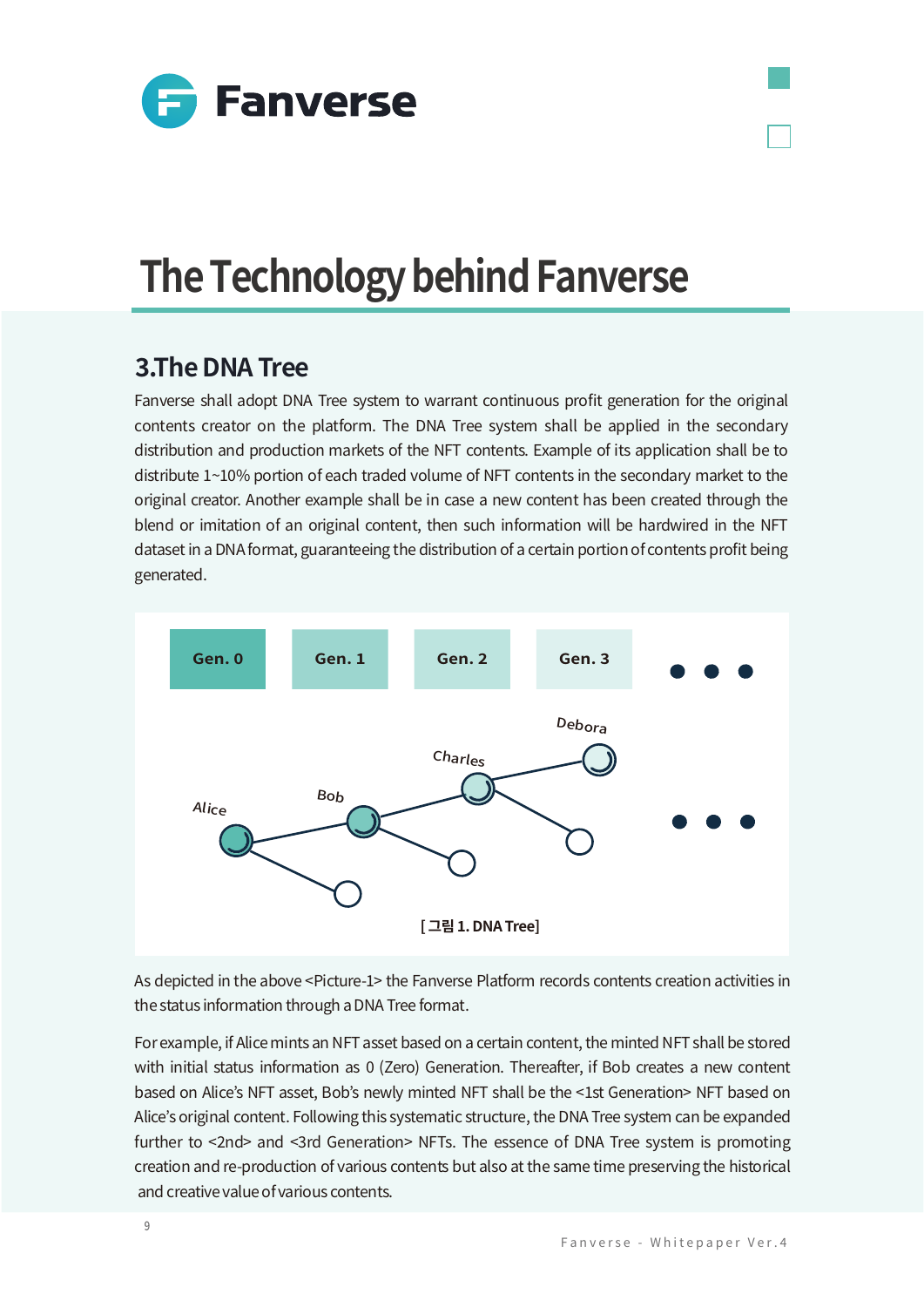

# **The Technology behind Fanverse**

### **�. Decentralized Finance (DeFi)**

Fanverse is equipped with various functions from Decentralized Finance system including token burning, liquidity mining, staking, re-distributive rewards from service fees and many others. Users depositing tokens on Fanverse platform shall be eligible to earn additional tokens or get distributive rewards of platform service fees depending on the token deposit ratio. Unlike other usual NFT marketplaces, active users within the Fanverse platform can earn additional profits from both price margin from sales of NFT assets and rewards from various staking programs.

### **�. DAO Governance**

Fanverse token owners will be eligible to raise a critical opinion on the platform operation regarding new features, trading fees, community reward plans, and various other key decisions needed and will be able to participate in the voting depending on the amount of token possessed. For example, a platform user may submit a proposal regarding the re-distributive reward ratio policy using the platform service fees. This type of governance voting model will guarantee true decentralization (ultimate distribution) of the platform, strengthening the rights of each token holder.

### **�. Metaverse Platform for Fanverse**

Fanverse Foundation shall be developing its own unique metaverse platform in which all the Blockchain-based tokens and NFT assets can be used, traded, staked, or played in a metaverse solution-based visualized platform adding way more increased exposure and experience to all of the fan users.

The current market limitation of NFT ecosystem is largely attributed to the lack of experience that users can enjoy from the purchased NFT assets. With the aid of metaverse solution, Fanverse aims to further increase the value and experience of NFT assets for all of the users in the Entertainment from the fans to the creators and artists.

The Fanverse Platform in Metaverse shall be structured in different sectors and zones in which artists and fans can freely create, upload, share, and transfer various contents and products in the Fanverse Zone.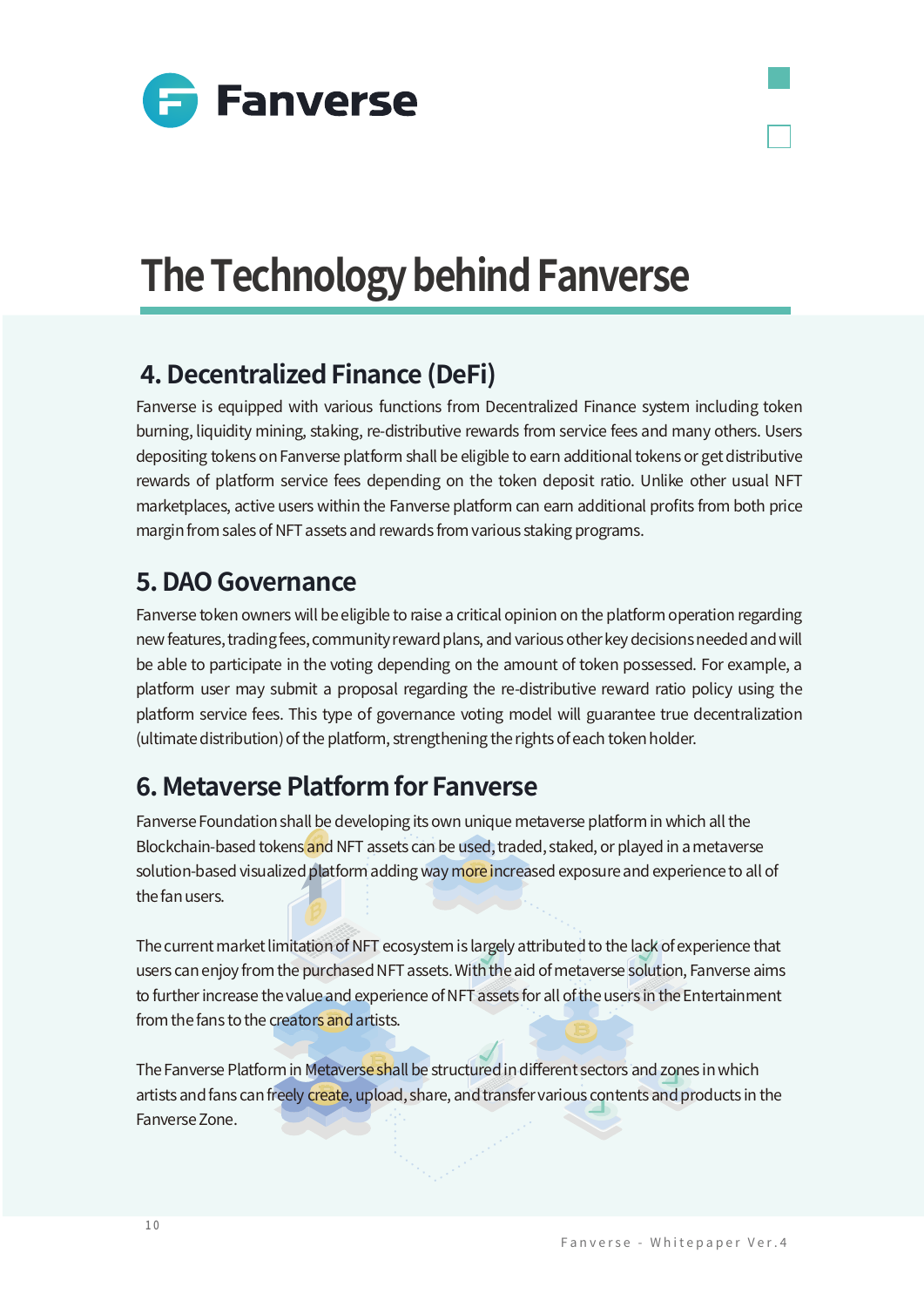



Majority of currently available NFT platforms are only at the level of closed NFT marketplace that only serves limited feature of trading of NFT assets, not even going to the level of supporting digital arts, music, or video contents. Fanverse platform, however, further emphasizes the social community features going even beyond the marketplace, envisioning a truly user-oriented social NFT platform.

Fanverse not only provides features related to minting and trading of NFT assets but also many other features that are specifically targeted to serve contents creators and fandom communities, enabling them to freely mint their social/fan tokens to various innovative modules that incentivizes fan-based activities within the platform.

**Fanverse Platform**

#### **NFT Minting** Digital Assetization of Contents

Fanverse is an open platform that welcomes every user regardless of region and social rank, freely creating his or her own unique digital contents into a minted NFT asset. Any user regardless of contents genres, either from digital arts to music, videos, or gaming sectors, can all be a unique contents creator on Fanverse platform.

#### **Fan/Social Token**

Contents creators can mint its own unique fan/social token to be used as a gateway or a tool of collaboration within the fandom community. The minted fan/social token can be used in purchasing of a certain NFT asset, or as a reward for community contribution, and in event or questionnaire participation. Contents creators may design various privileges based on the fan/social token to establish its own unique global fandoms. This can be imagined with a case of the Phantabear project, which recently involved a large number of Chinese stars. A Profile Picture (PFP) project for the formation of a specific fandom layer can be implemented as a sub-project in the Fanverse ecosystem, which can be activities related to project progress and linking additional applications. In this way, the Fanverse ecosystem supports the launch of fan/social tokens, and a certain portion of fees for this belong to the FT token treasury. These assets will be handled by FT governance activities in the future.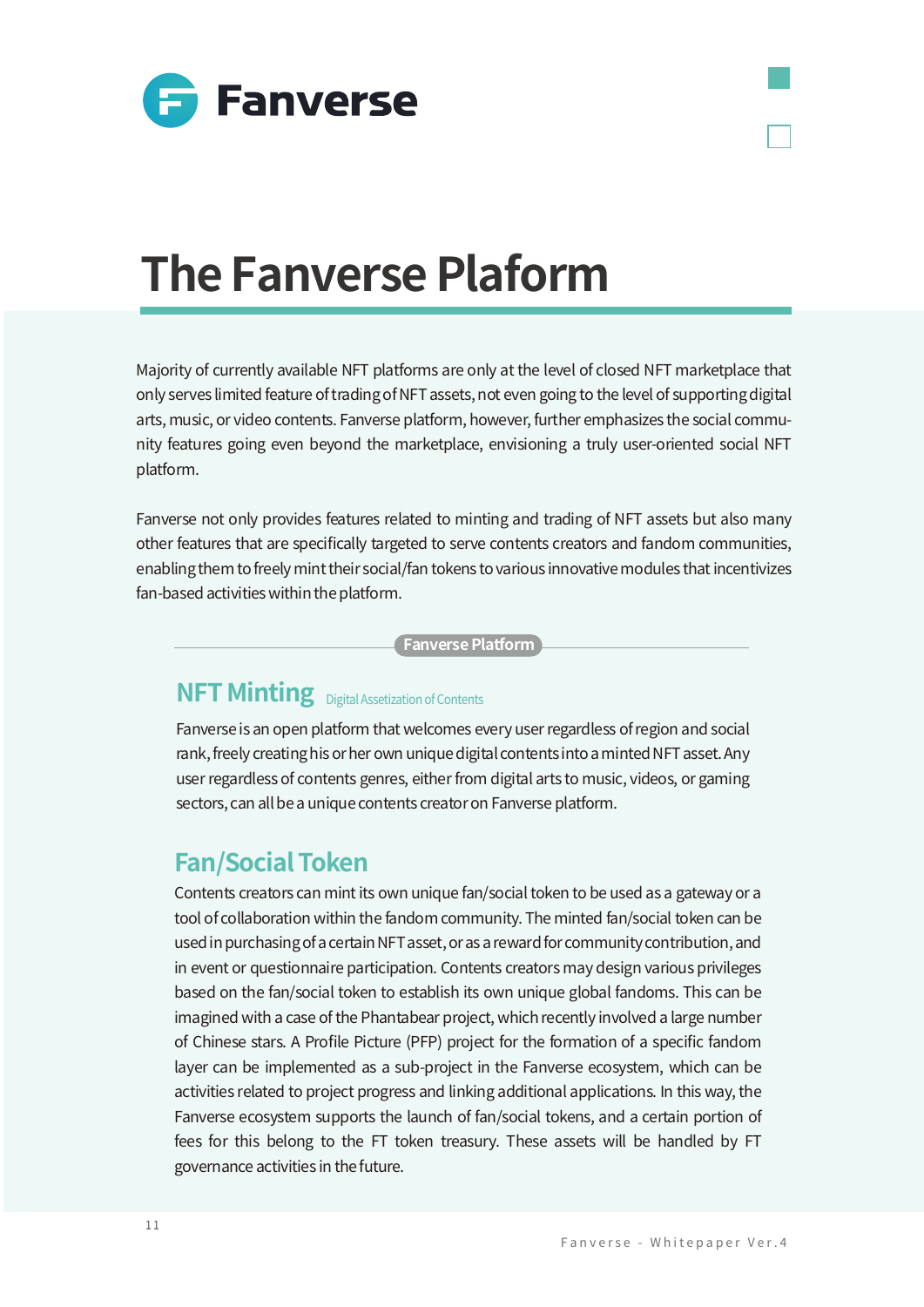

### **Charity Events**

Contents creators and fandom communities can coordinate NFT charity events within the Fanverse platform and profits generated from the event can be donated under the fandom community's name. The donation history itself will be documented in an NFT format, registering the information on-chain, forever documenting the good deeds but also being rewarded for donation activities at the same time.

#### **Social Producing**

Social producing is unique form of a community-based reward type of crowdfunding feature. To participate in a social producing feature of a certain content creator, the user should have the fan/social token of the desired content creator. Then, the user can use the social / fan token to participate in the fundraising or social production contents. The participated user will then be deemed for both investment profits and additional fandom rewards generated.

### **The Mystery Box**

The Mystery Box is a unique service on the Fanverse platform that sells different types of NFT collection assets in a ʻrandomized box' format in a same certain price. Once purchased and opened, a randomized digital art or goods will be provided to the buyers of the mystery box. Using the Blockchain technology that prevents falsification and manipulation of data, the originality of the digital goods will be warranted and the rights of both the creators and the buyers will all be protected. The mystery box can be used in different types of events. For example, a famous singer may choose to reward in a randomized box to invite the fans to join in the co-production of an upcoming new single album or various other community-based events.

#### **NFT PLUS**

NFT Plus converts digital vouchers or coupons that are pegged with physical assets into an NFT asset, highly liquidating limited goods or items, artworks and VIP tickets and enabling users to participate in fractional investment in various types or asset portfolios.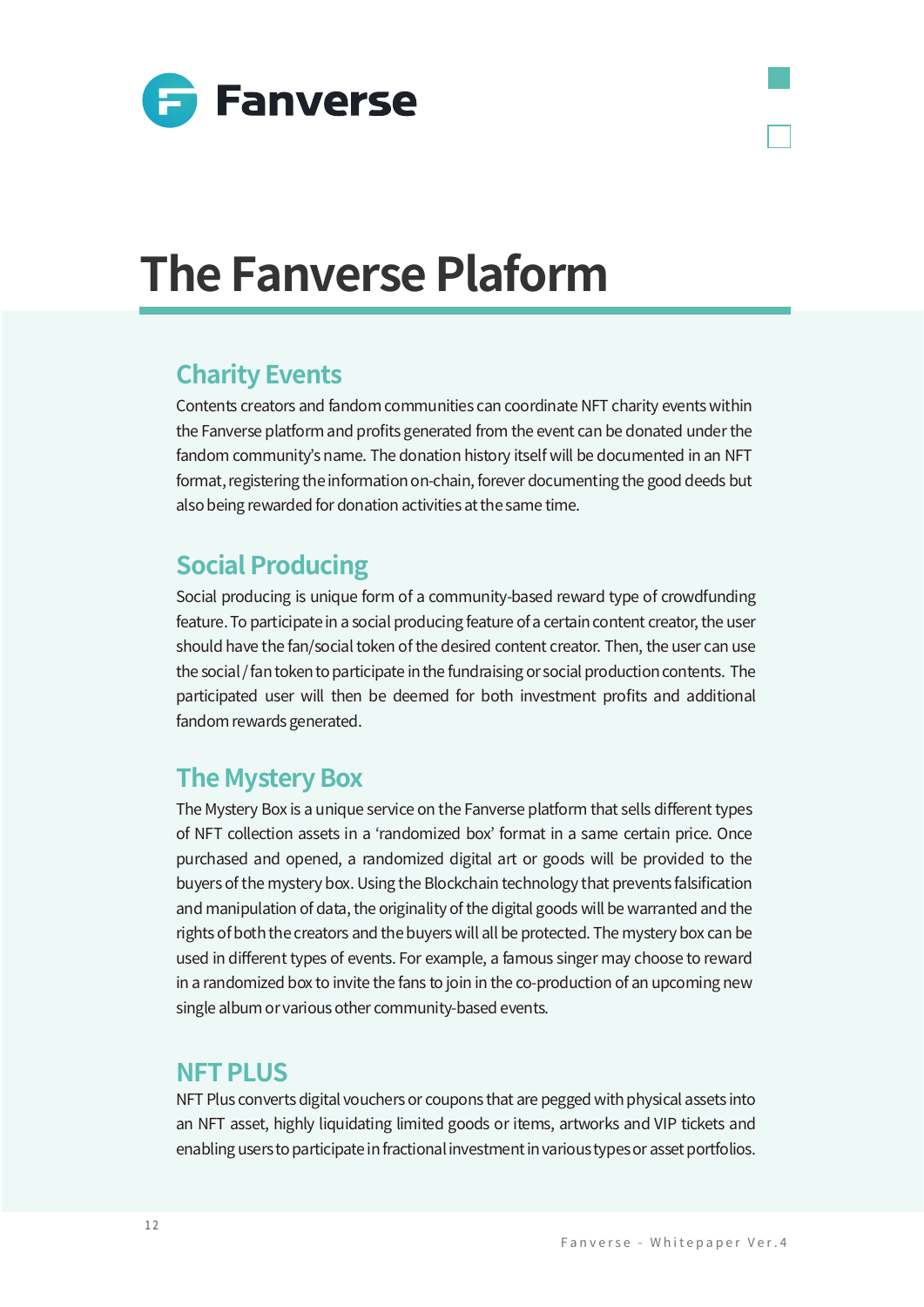

#### **NFT Gallery**

NFT Gallery is a distributed storage interface designed to exhibit various NFT assets that are not for sale among contents creators and collectors. NFT Gallery can be seen as traditional art galleries that are designed to add experiential value to the arts. NFT Gallery is a unique exhibit system designed to increase the awareness and value of various content creators. At times, NFT Gallery can collaborate with offline physical art galleries co-hosting various events and exhibits. Fanverse shall be opening physical NFT Exhibit Zone to promote various digital arts created by many types of contents creators, further contributing to healthy growth of the NFT market.

#### **Refungible-Pot**

The Fanverse ecosystem will provide a re-fungible function to solve the liquidity problem of the NFT space. This is a function to help enable transaction in the market by issuing ERC20 tokens pegged with the NFT to solve the NFT's liquidity problem. Users can issue ERC20 tokens pegged with NFTs at Refungible-Pot, which, like other replaceable tokens, can be traded on decentralized exchanges or centralized exchanges.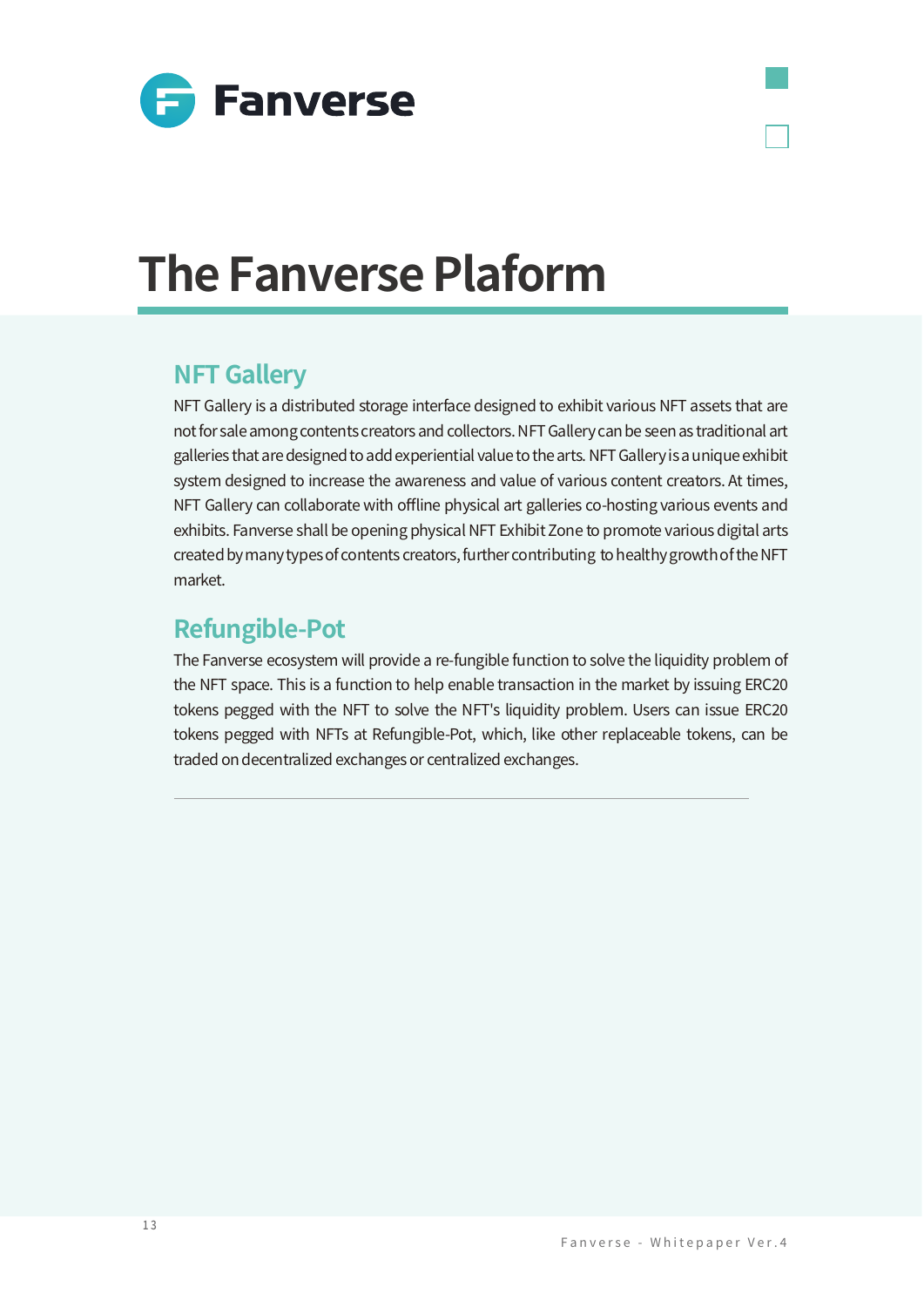

#### **Treasury**

Fanverse Treasury (a decentralized fund for token holders) was built to maintain the stability and liquidity of the Fanverse platform and is governed by the governance of the Fanverse DAO. This treasury accumulates linearly as the business progresses, and when a certain amount of soft cap is reached, the DAO is activated for the disposal and utilization of NFT and cryptocurrency assets encoded in this treasury, and all decisions are made. Consensus is achieved through voting.

�% of the NFT generated by the operation of the Fanverse Entertainment NFT business and the NFT generated based on each artist and character will be paid to the Treasury Contract for the Fanverse Community. Fanverse NFT ecosystem participants receive tokens according to the activity reward policy, and holders are given opportunities to participate in various events and acquire ecosystem rewards. In other words, we plan to technically implement a system faithful to the principle that the success of Fanverse should be rewarded with the success of the holders who supported Fanverse.

Fanverse will be able to build user funds for the community through the NFT business, and through this series of processes, the profit structure will be solid and a flexible platform ecosystem will be built, forming a virtuous cycle structure in which various contents are actively distributed.

#### **PFP**

PFP (Picture for Profile) is a type of NFT that users can use as a profile picture in social platforms and metaverse. Currently, PFP-based NFTs are actively trading in the market to the extent that they are positioned at the highest trading volume positions.

Accordingly, Fanverse plans to launch the Fanverse PFP NFT project using IPs in various fields, and through this, it will create a more creative and innovative content culture.

The goods to be serviced are produced not only digitally, but also with physical cards with NFT wallet functions, and can be sold and distributed at concerts and stadiums. In other words, it can function as a means of realizing digital identity online and as a part of fandom culture offline, so a synergy effect can be expected for online and offline connection.

By successfully completing the project, Fanverse will hasten the advent of a new content culture era in which the cryptocurrency community, digital, and real worlds all converge.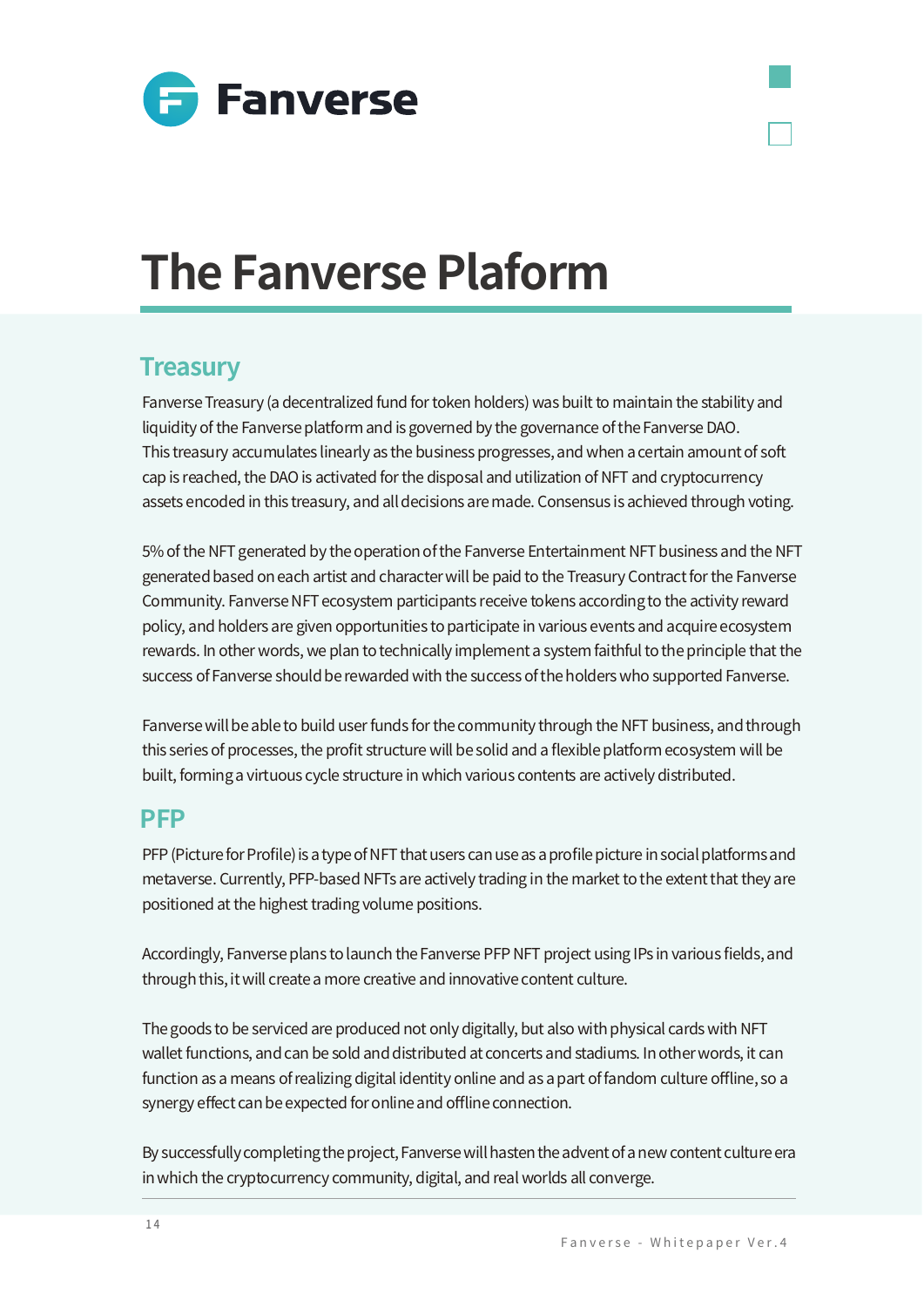

# **Fanverse Token, \$FT**

FT is a Fanverse Platform token used for payment, service fee, voting, staking, and in other various functions provided within the Fanverse platform.

Token Name: FT

Blockchain Type: ERC-20 (Ethereum, Main Chain) / BEP-20 (Binance Smart Chain) / KIP-20 (Klaytn) / HECO (Huobi Eco Chain) / Solana / Polygon / Tezos

Total Supply: 1,000,000,000 FT Maximum Circulation (Multi-Chain Minting)

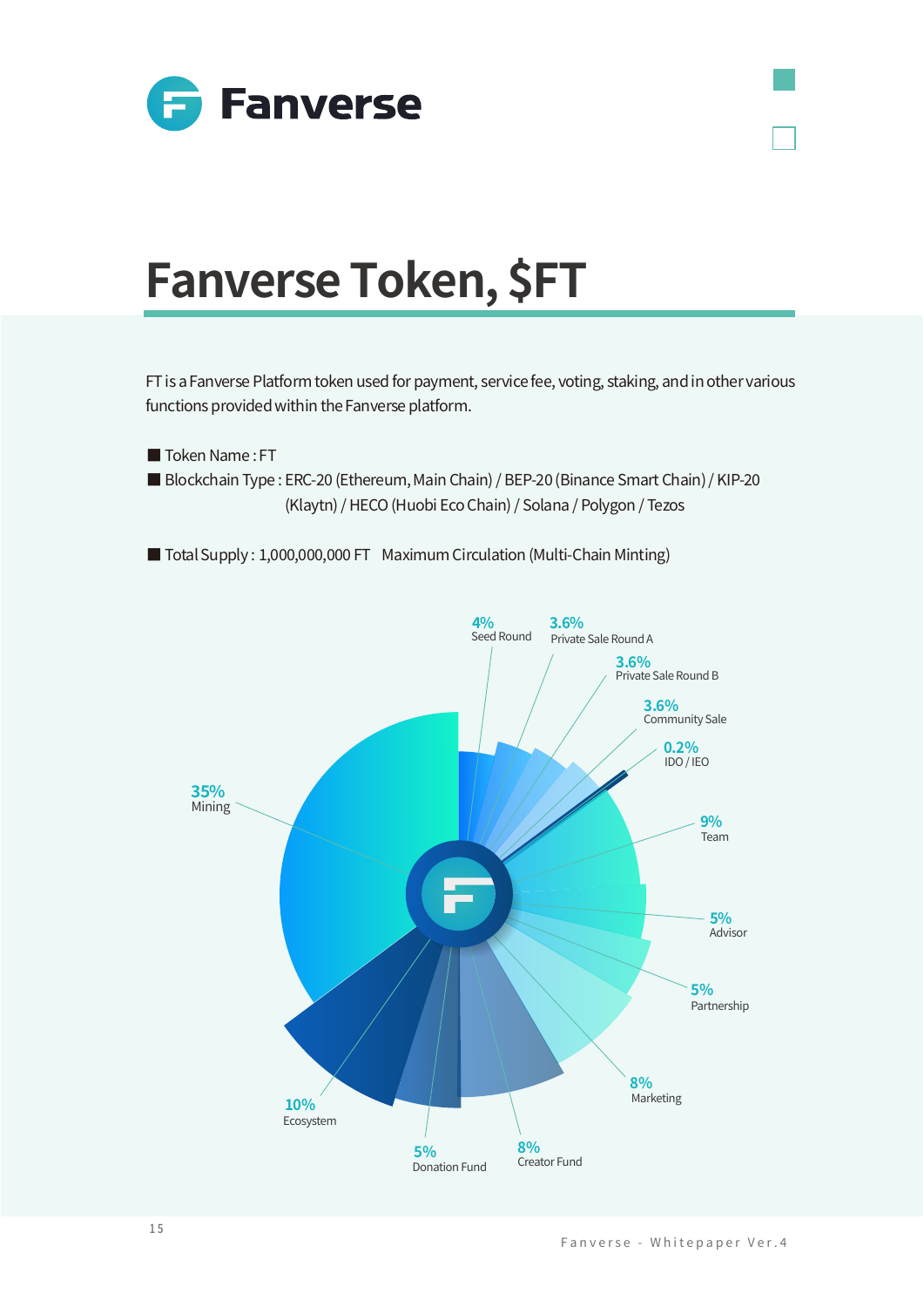

# Fanverse Token, \$FT



| Team                  | 9%   | 90,000,000    | 1 - year lock up, linear distribution 5% monthly              |
|-----------------------|------|---------------|---------------------------------------------------------------|
| Advisor               | 5%   | 50,000,000    | 6 - month lock up, linear distribution 5% monthly             |
| Seed Round            | 4%   | 40,000,000    | 10% unlock at TGE, linear vesting for 12 months               |
| Private Sale Round A  | 3.6% | 36,000,000    | 10% unlock at TGE, linear vesting for 12 months               |
| Private Sale Round B  | 3.6% | 36,000,000    | 10% unlock at TGE, linear vesting for 12 months               |
| <b>Community Sale</b> | 3.6% | 36,000,000    | 10% unlock at TGE, linear vesting for 12 months               |
| IDO / IEO             | 0.2% | 2,000,000     | 25% unlock at DEX listing, linear vesting for next 3 months   |
| Partnership           | 5%   | 50,000,000    | 6-month Lock-up, linear vesting for 6 months                  |
| Marketing             | 8%   | 80,000,000    | 1-year lock-up, operation under DAO Governance                |
| <b>Creator Fund</b>   | 8%   | 80,000,000    | 1-year lock-up, operation under DAO Governance                |
| Donation Fund         | 5%   | 50,000,000    | 1-year lock-up, operation under DAO Governance                |
| Ecosystem             | 10%  | 100,000,000   | 1-year lock-up, operation under DAO Governance                |
| Mining                | 35%  | 350,000,000   | 1-year lock-up, releasing 10,000,000 FT Per Year for 35 Years |
| <b>SUM</b>            | 100% | 1.000.000.000 |                                                               |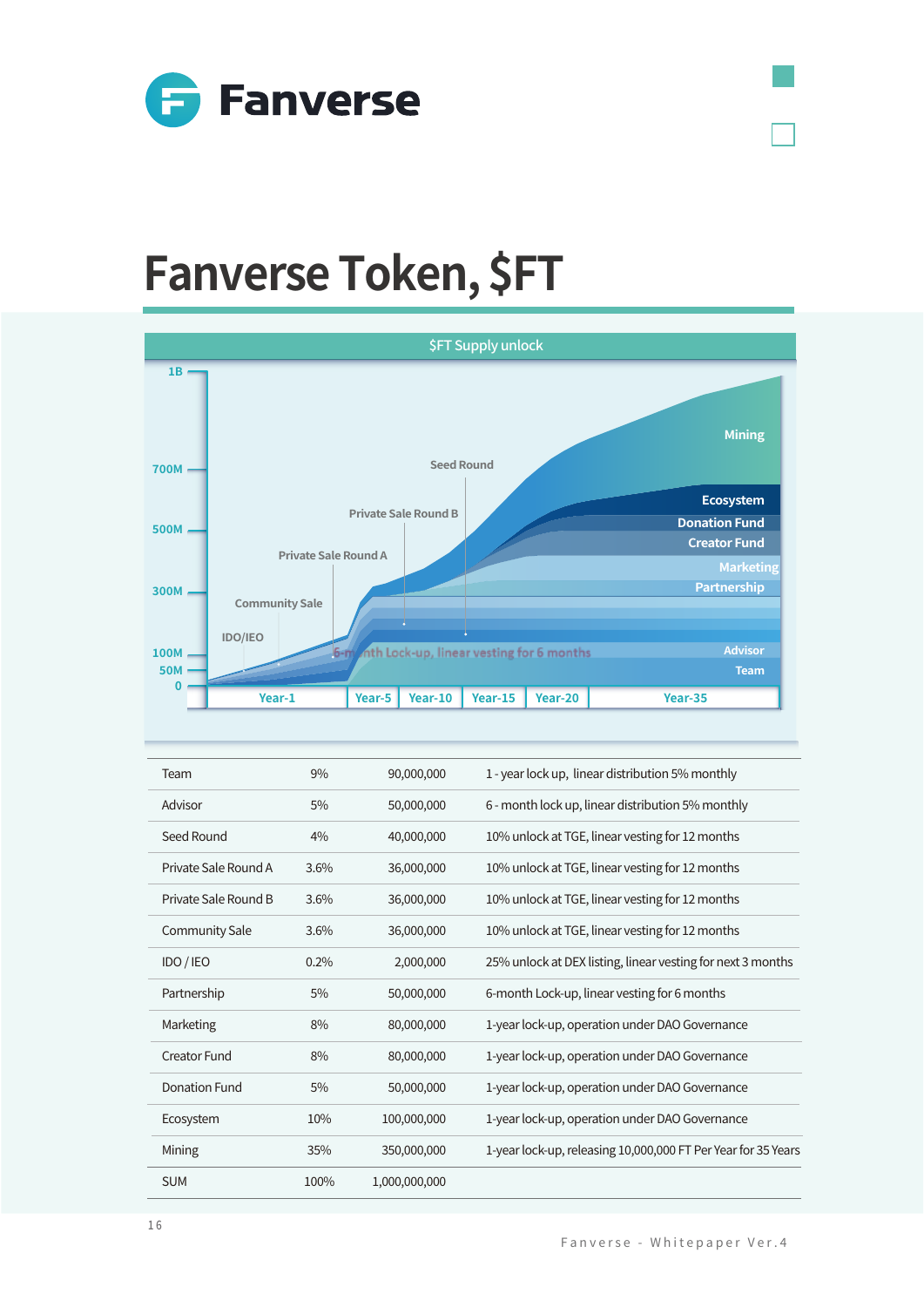

# **Fanverse Token, \$FT**

### **Fanverse Token Utility**

- **Exchange of Asset :** \$FT is used as a medium for exchange of various digital assets traded within the Fanverse Platform.
- **Governance Voting :** \$FT token holders can raise a critical opinion on the platform operation regarding new features, trading fees, community reward plans, and various other key decisions needed and will be able to participate in the voting depending on the amount of token possessed. The operation policy on fee treasury arising from the issuance of social/fan token within the Fanverse ecosystem will also be organized in the form of DAO through governance voting.
- **Discount of Service Fee :** All users within the Fanverse Platform can deposit certain amount of \$FT tokens to get special discount on the service fees during trading, auction or in event participation. Moreover, when purchasing a certain NFT asset or social/fan tokens, maximum of 50% discount on the trading fees will be applied in the transaction.
- **Activity Reward :** Platform users can earn \$FT as activity rewards when participating in NFT trading, community events, and in various other promotions and features. Fanverse platform decides the amount of activity rewards to be given to incentivize active community activities and contents creation through the form of community voting.

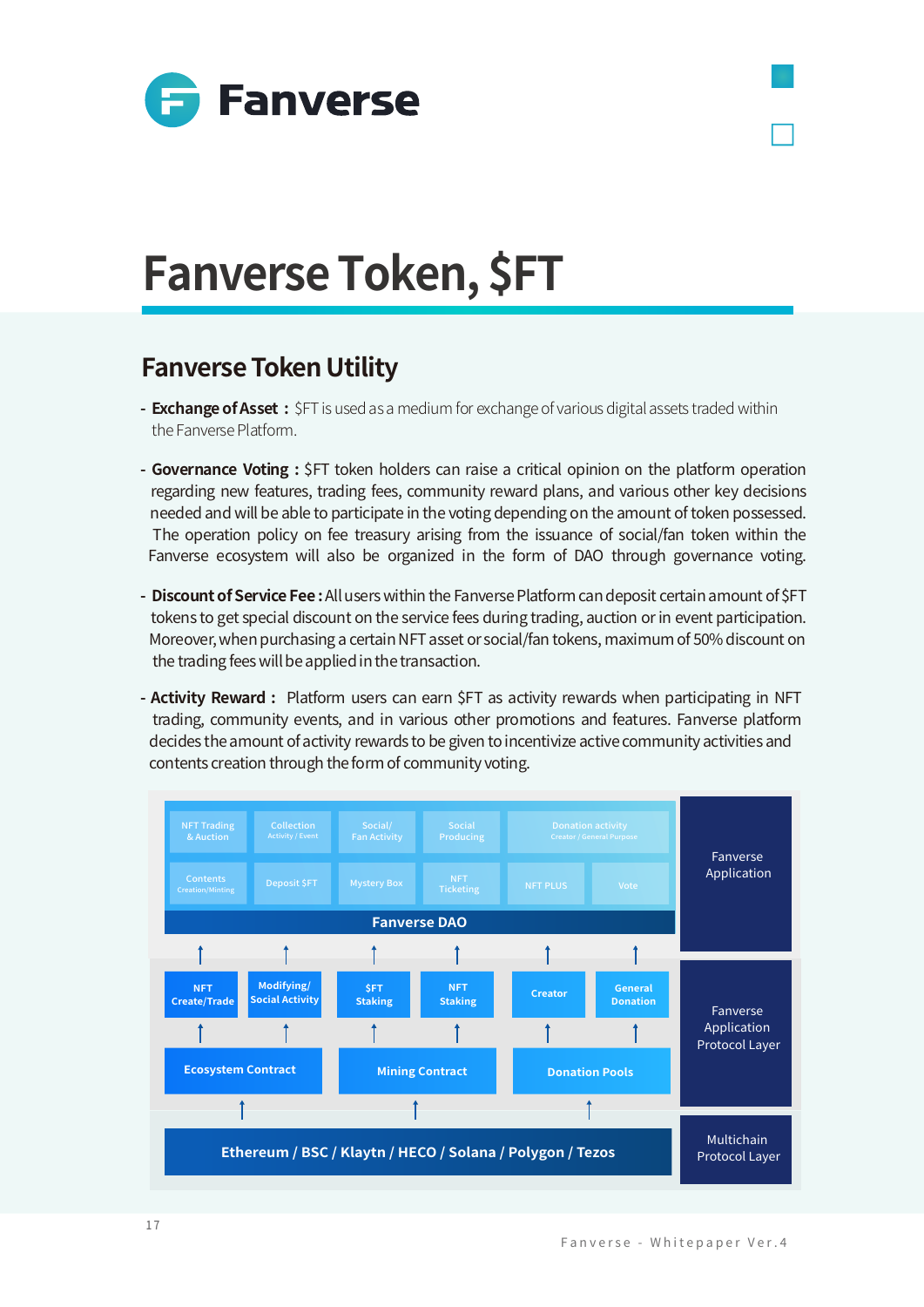

# **Road map**

Following is the timeline schedule until today and our roadmap further in development of decentralized cross-chain based NFT trading platform with blend of NFT with De-Fi features, aiming at continuous expansion of users and liquidity on the Fanverse Platform.

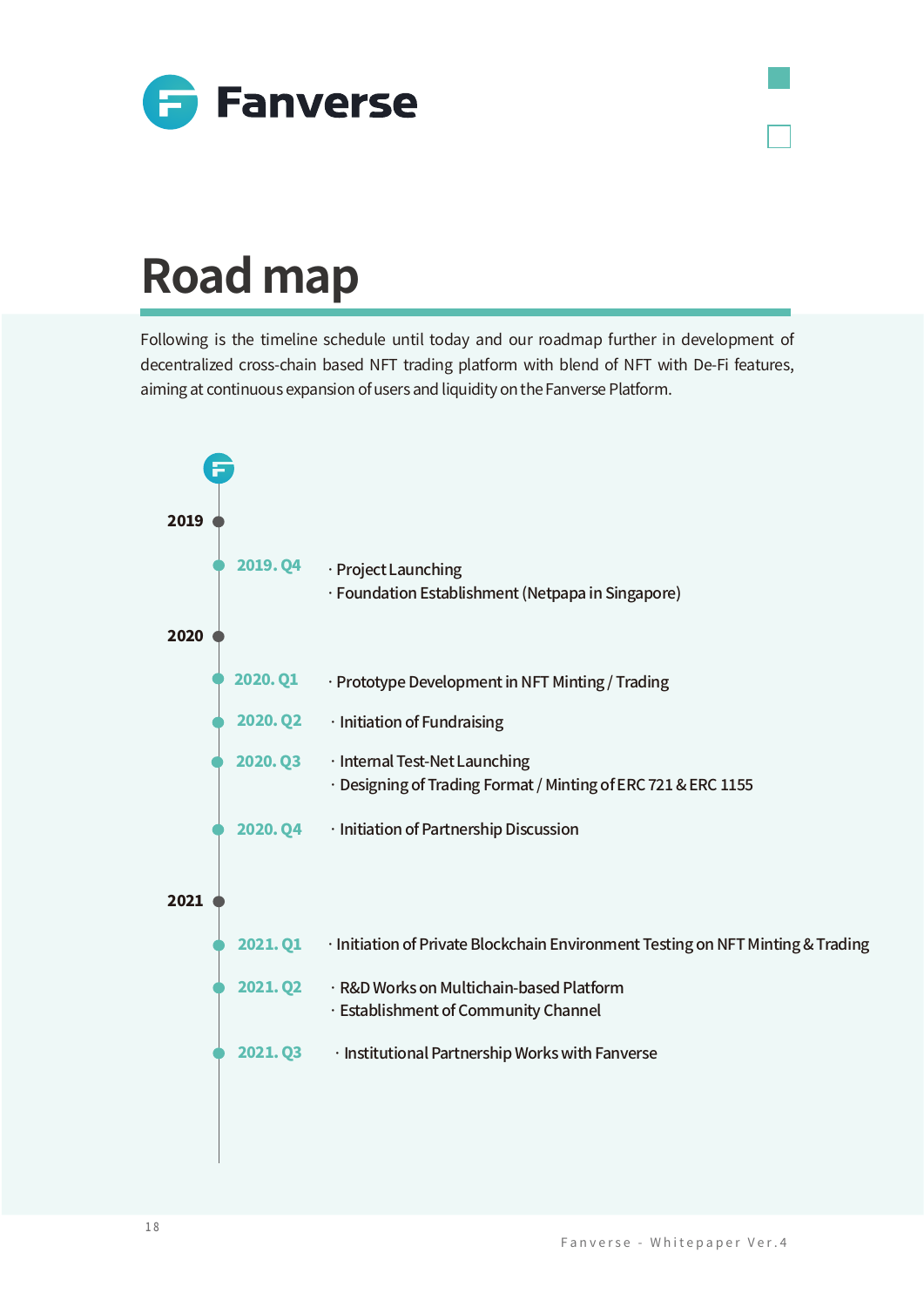

### **Road map**

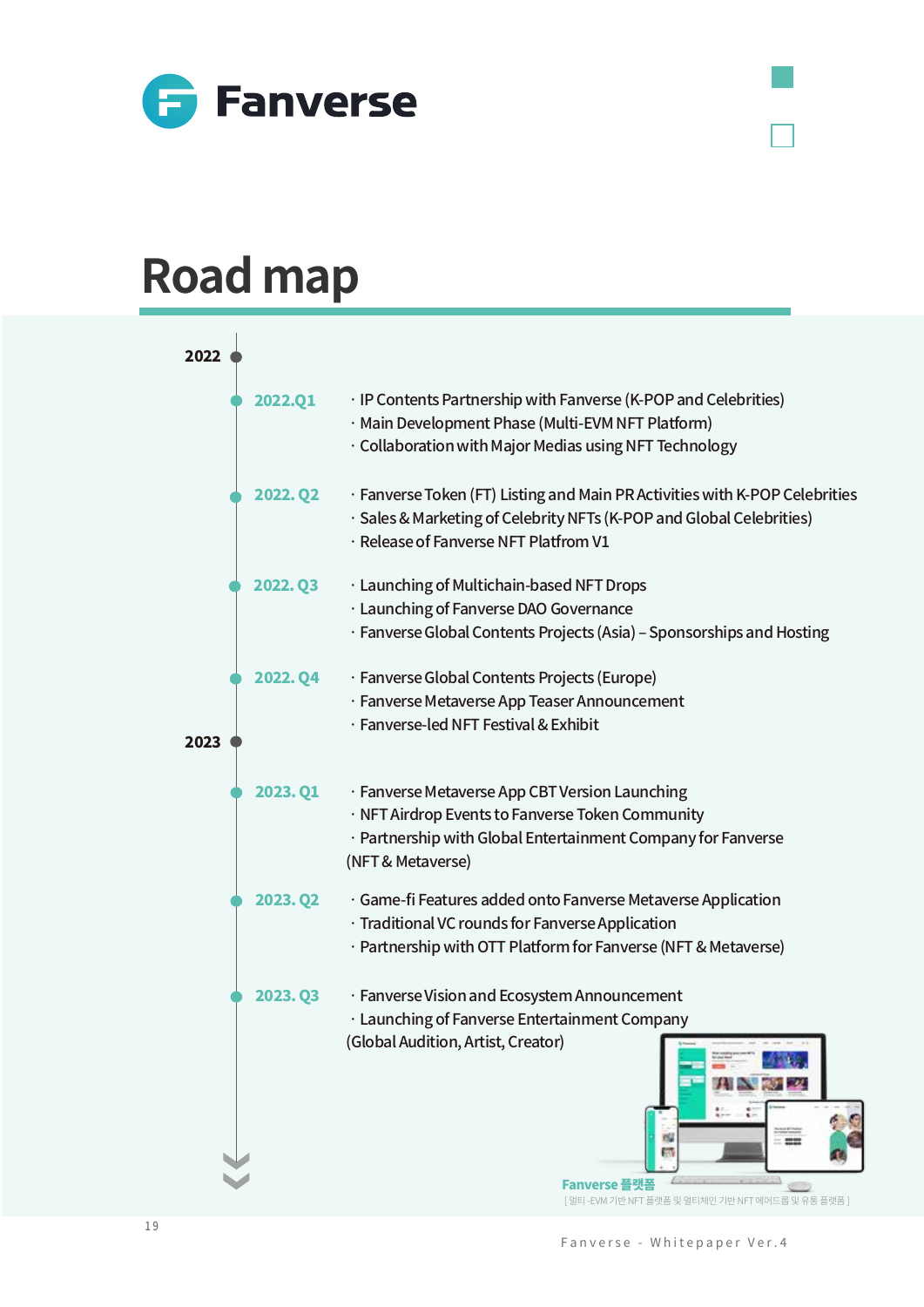

### **Team Members**



#### **Mark Hwang CEO**

- Lidya Korea (Solution)
- JnWatt IDC (Mining)
	- Harvard Graduate School of Arts Science



#### **Joong-Han Kwon Technical Director**

- HTS/MTS Full-Stack Developer
- Plus Wisdom Solution Co., Ltd.
- Openbit Cryptocurrency Exchange



#### **Tracy Le Fanverse Vietnam**

- Meychain Chief Marketing Director
- Fintech & Marketing Expert



#### **Marcus Ough Entertainment Contents**

- SM Entertainment / Planning Division
- SIDUS Entertainment (Yejoen Media) / Overseas Project, A&R Producing
- Pop Tune Production / CEO, Producing



**Jimmy Technical Director**

- CEO at Trust Key
- Full Stack Blockchain Developer
- Exchange, Wallet, Staking, and NFTs



#### **Meraj Syed European Headquarter**

- Co-Founder of Link�Gain
- Serial Entrepreneur in Media Start-Ups
- Professional Engineer in PR and Advertising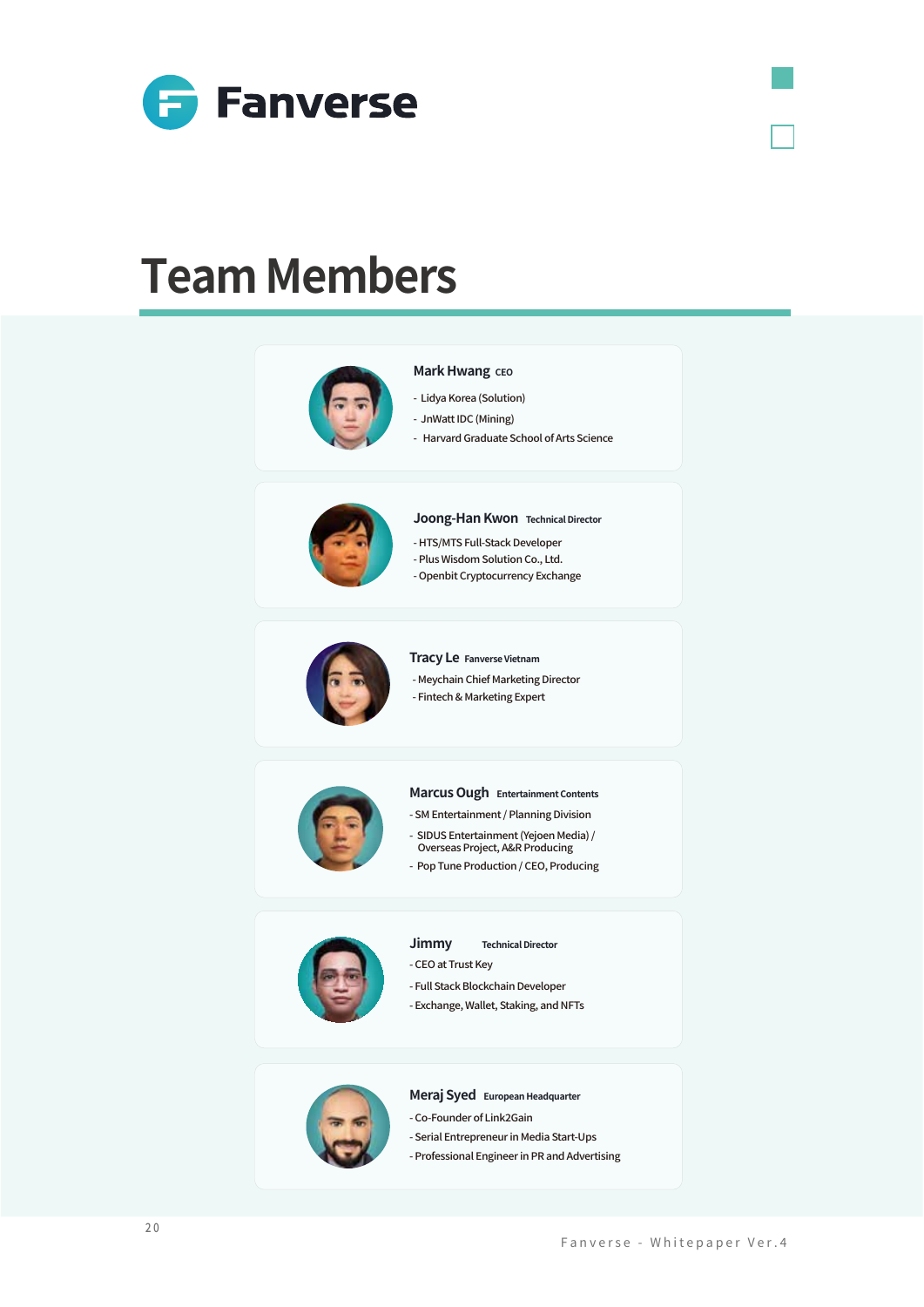

### **Team Members**



### - IT Business Engineer (Blockchain & IDC)



#### **Erik Mendelson Platform Business**

**Johan Stenstroem Faverse Europe**

- JnWatt Holdings - Sweden IDC - Keihin Hatsujyo Co., Ltd.

- OneOf NFT (United States)
- Recordgram Inc.
- Warner Music Group



#### **Alex Kirungu Contents Division (Kenya)**

- Kenya Ports Authority / Procurement
- H&K Partners / Kenya Delegate Agency
- Kelsam Computing Hardware



#### **Prakash Neupane Planning Division (Dubai)**

- Nepal Blockchain Initiatives
- NepFlight (NePal Flight Booking)
- Sarathi (Transportation Sharing Booking App)



#### **George Scott** Fanverse Ambassador

- Professional Boxing Athlete (Sweden)
- 5-Time Champion Boxer in Sweden
- World Boxing Union World Champion Title



#### **In-Soo Kim Finance Director**

- Pavilion Asset Management Co., Ltd. / CEO
- Samjung KPMG Group / CFO
	- European Union Korea Desk Partner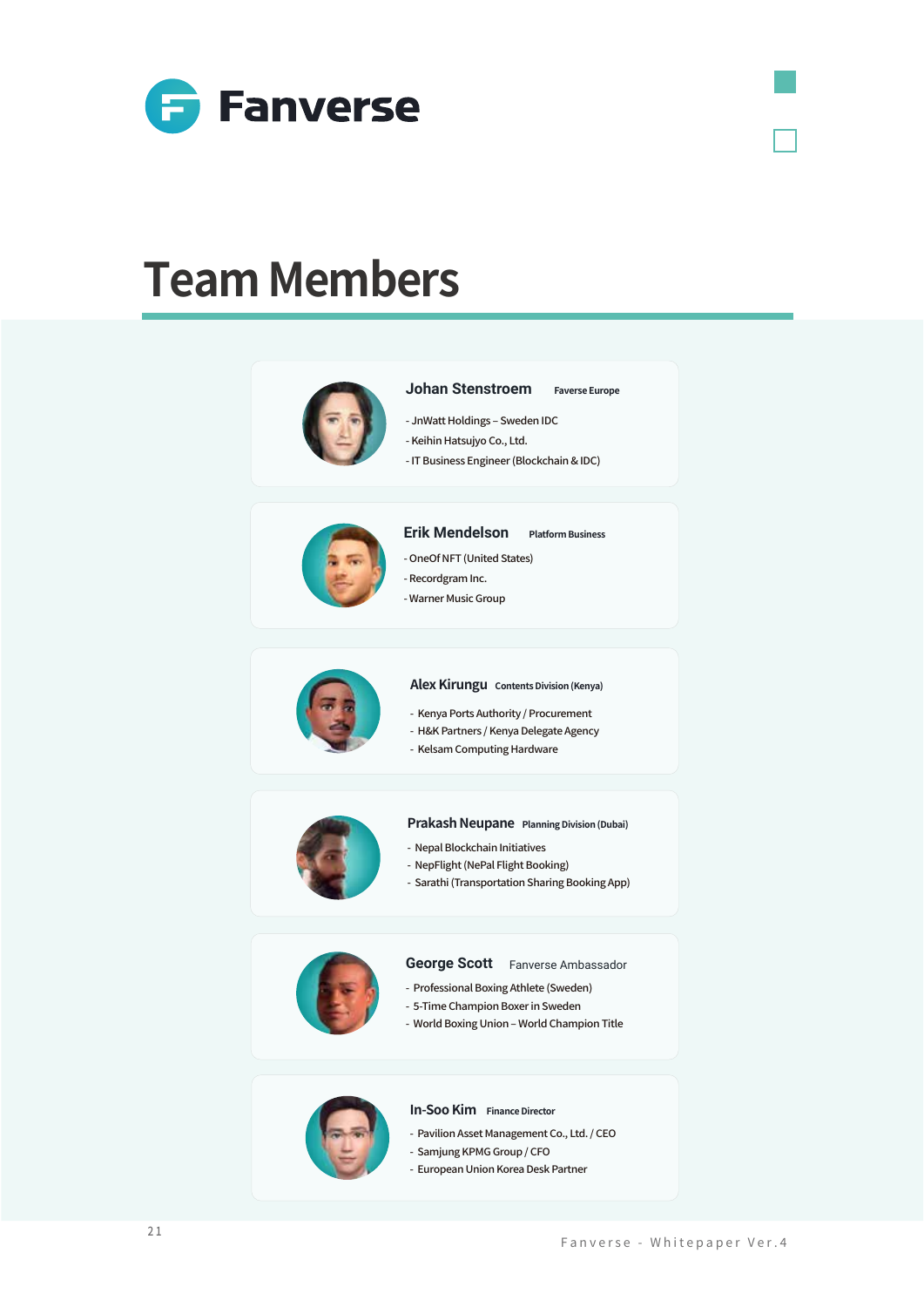

# **Partnerships**

| c) popune<br>productions                  |                       | TRUSTKEYS<br>Ε<br>$\circ$                             |
|-------------------------------------------|-----------------------|-------------------------------------------------------|
| <b>N</b><br>MONETAIA.M.C                  | Step Up<br>Investment | POCKETDOL STUDIO                                      |
| <b>GTOON</b><br>$\bullet$                 |                       | $\equiv KONCA$                                        |
| <b>VIETNAM</b><br><b>BLOCKCHAIN UNION</b> | AURORA_MEDIA          | 안국블록체인콘텐츠협회<br>Korea Block Chain Contents Association |
| <b>CRYPTO</b><br><b>PAINTERS</b>          | <b>OPARTNERS</b>      | <b>BLOCK</b>                                          |
| <b>S</b> FANFFLE                          |                       |                                                       |